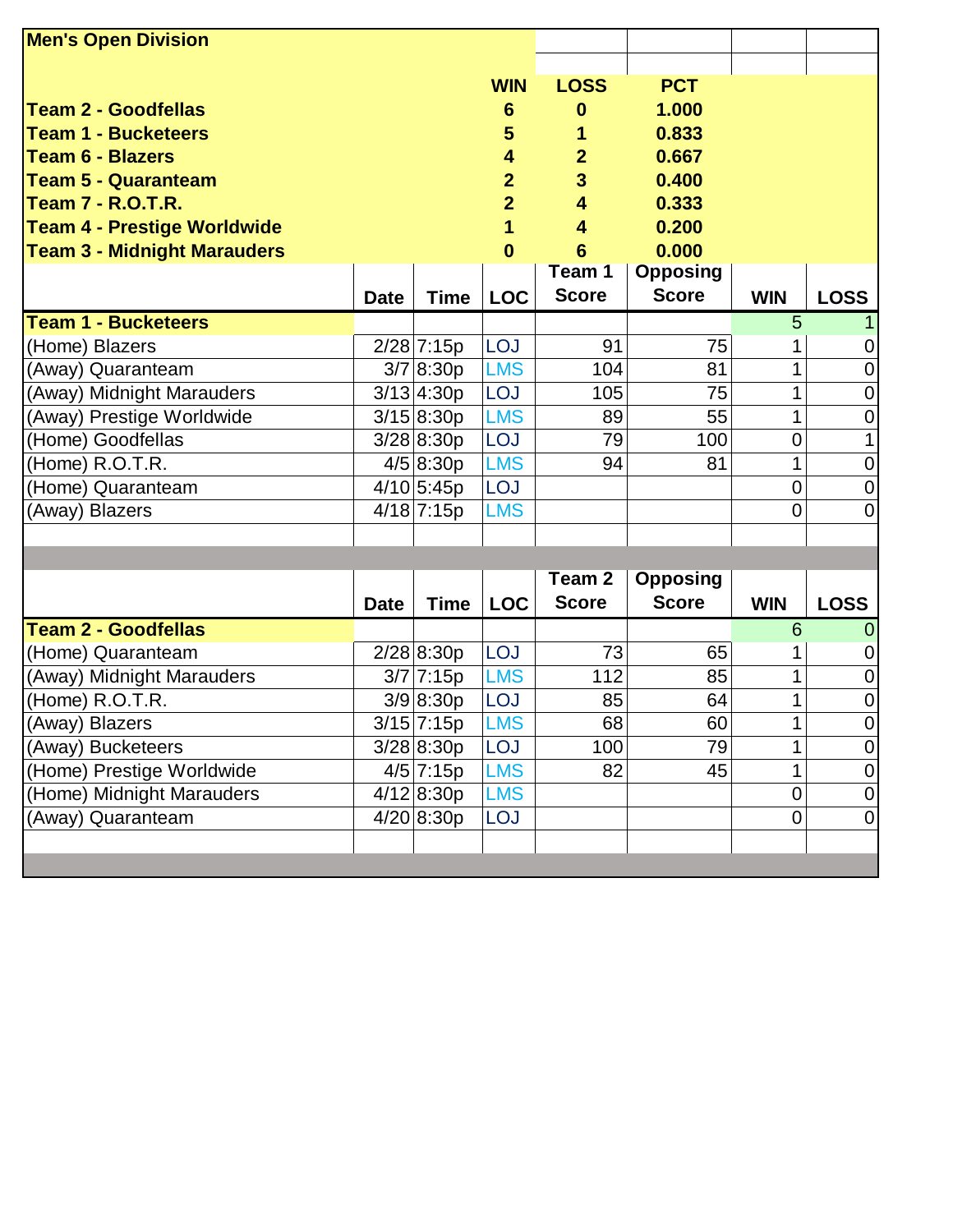|                                    |             |              |            | Team 3       | <b>Opposing</b> |            |             |
|------------------------------------|-------------|--------------|------------|--------------|-----------------|------------|-------------|
|                                    | <b>Date</b> | Time         | <b>LOC</b> | <b>Score</b> | <b>Score</b>    | <b>WIN</b> | <b>LOSS</b> |
| <b>Team 3 - Midnight Marauders</b> |             |              |            |              |                 |            | 6           |
| (Home) Prestige Worldwide          |             | $3/2$  8:30p | <b>LMS</b> | 54           | 58              |            |             |
| (Home) Goodfellas                  |             | $3/7$ 7:15p  | <b>LMS</b> | 85           | 112             |            |             |
| (Home) Bucketeers                  |             | $3/13$ 4:30p | <b>LOJ</b> | 75           | 105             |            |             |
| (Home) Quaranteam                  |             | $3/28$ 7:15p | <b>LOJ</b> | 64           | 73              |            |             |
| (Away) Blazers                     |             | $3/30$ 7:15p | <b>LMS</b> | 0            | $\overline{2}$  |            |             |
| (Away) R.O.T.R.                    |             | $4/3$ 4:30p  | <b>LOJ</b> | 50           | 79              |            |             |
| (Away) Goodfellas                  |             | $4/12$ 8:30p | <b>LMS</b> |              |                 |            |             |
| (Away) Prestige Worldwide          |             | $4/18$ 8:30p | <b>LMS</b> |              |                 |            |             |
|                                    |             |              |            |              |                 |            |             |
|                                    |             |              |            |              |                 |            |             |

|                                    |             |               |            | Team 4       | <b>Opposing</b> |            |             |
|------------------------------------|-------------|---------------|------------|--------------|-----------------|------------|-------------|
|                                    | <b>Date</b> | <b>Time</b>   | <b>LOC</b> | <b>Score</b> | <b>Score</b>    | <b>WIN</b> | <b>LOSS</b> |
| <b>Team 4 - Prestige Worldwide</b> |             |               |            |              |                 |            |             |
| (Away) Midnight Marauders          |             | 3/2 8:30p     | <b>LMS</b> | 58           | 54              |            |             |
| (Home) Blazers                     |             | $3/9$ 7:15p   | <b>LOJ</b> | 78           | 87              | 0          |             |
| (Home) Bucketeers                  |             | $3/15$  8:30p | <b>LMS</b> | 55           | 89              | ი          |             |
| (Away) R.O.T.R.                    |             | 3/30 8:30p    | <b>LMS</b> | 52           | 62              | 0          |             |
| (Away) Goodfellas                  |             | $4/5$ 7:15p   | <b>LMS</b> | 45           | 82              | 0          |             |
| (Away) Quaranteam                  |             | $4/12$ 7:15p  | <b>LMS</b> |              |                 | 0          |             |
| (Home) Midnight Marauders          |             | $4/18$ 8:30p  | <b>LMS</b> |              |                 | 0          | 0           |
| (Home) R.O.T.R.                    |             | $4/20$ 7:15p  | <b>LOJ</b> |              |                 | 0          |             |
|                                    |             |               |            |              |                 |            |             |
|                                    |             |               |            |              |                 |            |             |

|                            |             |               |            | Team 5       | <b>Opposing</b> |            |                |
|----------------------------|-------------|---------------|------------|--------------|-----------------|------------|----------------|
|                            | <b>Date</b> | <b>Time</b>   | <b>LOC</b> | <b>Score</b> | <b>Score</b>    | <b>WIN</b> | <b>LOSS</b>    |
| <b>Team 5 - Quaranteam</b> |             |               |            |              |                 | 2          | 3              |
| (Away) Goodfellas          |             | $2/28$  8:30p | <b>LOJ</b> | 65           | 73              |            |                |
| (Home) Bucketeers          |             | 3/7 8:30p     | <b>LMS</b> | 81           | 104             |            |                |
| (Away) R.O.T.R.            |             | $3/13$ 5:45p  | <b>LOJ</b> | 91           | 69              |            | $\overline{0}$ |
| (Away) Midnight Marauders  |             | $3/28$ 7:15p  | <b>LOJ</b> | 73           | 64              |            | $\overline{0}$ |
| (Home) Blazers             |             | $4/3$ 5:45p   | <b>LOJ</b> | 72           | 86              | 0          |                |
| (Away) Bucketeers          |             | $4/10$ 5:45p  | <b>LOJ</b> |              |                 | 0          | $\overline{0}$ |
| (Home) Prestige Worldwide  |             | $4/12$ 7:15p  | <b>LMS</b> |              |                 | 0          | $\overline{0}$ |
| (Home) Goodfellas          |             | 4/20 8:30p    | <b>LOJ</b> |              |                 | 0          | $\overline{0}$ |
|                            |             |               |            |              |                 |            |                |
|                            |             |               |            |              |                 |            |                |